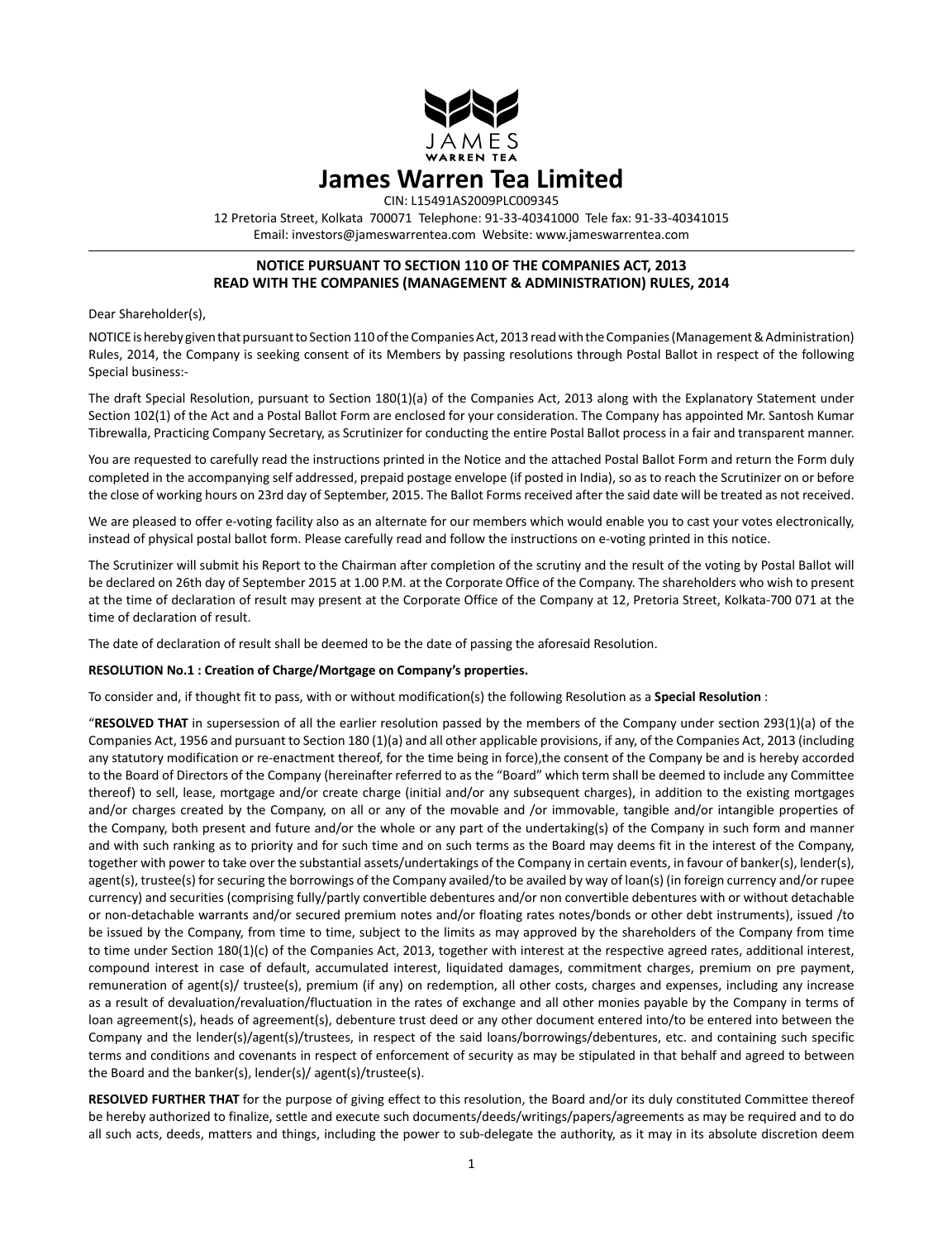

necessary, proper or desirable and to settle any question, difficulty or doubt that may arise in regard to creating mortgage/charge as aforesaid."

Dhoedaam Tea Estate For **JAMES WARREN TEA LIMITED** P.O: Borahapjan, District : Tinsukia Assam - 786150

**Registered Office :** By Order of the Board

**Vikram Saraogi** Date : July 8, 2015 Company Secretary

### **Notes :**

- 1. Explanatory Statement setting out all the material facts concerning the proposed business and reasons thereof pursuant to Section 102 of the Companies Act, 2013 read with Section 110 of the Companies Act, 2013 are annexed to this Notice.
- 2. In terms of Section 110 of the Companies Act, 2013 read with Rule 22 & Rule 20 of the Companies (Management & Administration) Rules, 2014 (including any statutory modification or re-enactment thereof, for the time being in force), assent or dissent of the membersin respect of the Special Resolution contained in the Postal Ballot Notice are sought by postal ballot or through electronic voting. If a Shareholder has voted through e-voting facility, he is notrequired to send Postal Ballot Form. However, in case a member votes through e-voting facility as well as sends his Postal Ballot Form, the votes casted through e-voting shall be considered and his/her votes casted through Postal Ballot shall be ignored by the Scrutinizer.
- 3. The Company has appointed Mr. Santosh Kumar Tibrewalla, Practicing Company Secretary as the Scrutinizer for conducting the postal ballot process (including e-voting) in a fair and transparent manner.
- 4. The Company has appointed Mr. Vikram Saraogi, Company Secretary of the Company as the person responsible for the entire postal ballot voting process.
- 5. A member desiring to exercise vote by e-voting / physical Postal Ballot Form is requested to carefully read the instructions printed on the backside of the Postal Ballot Form before exercising their vote.
- 6. The Shareholders opting to vote through physical mode i.e. by sending duly filled up Postal Ballot Form are requested to send the postal ballot to the Scrutinizer so as to reach not later than 5.00 p.m. on 23rd September, 2015. Any Postal Ballot Form received after the aforesaid date & time shall be treated as invalid and shall be ignored.
- 7. The voting through e-voting facility and through Postal Ballot Form shall commence from 10.00 a.m. on 25th August, 2015 and shall end at 5.00p.m. on 23rd September, 2015. Therefore, the Shareholders are requested to cast their votes within the aforesaid period.
- 8. On 26th September, 2015 the Scrutinizer will submit his report to the Chairman of the Company after completion of the scrutiny and the result of the postal ballot process(including e-voting) will be announced by Mr. Akhil Kumar Ruia, Director of the Company, or in his absence by any other person so authorized by him, at 1.00 p.m. at the Corporate office of the Company at 12, Pretoria Street, Kolkata - 700 071. The members, who wish to be present at the time of declaration of the results, may do so at the said venue.
- 9. The date of declaration of postal ballot result will be reckoned to be the date of passing of the aforesaid Resolution, if the result of the Postal Ballot indicates that the requisite majority of the shareholders have assented to the resolution.
- 10. The result of the Postal Ballot along with the scrutinizer's report will be placed on the website of the Company at *www. jameswarrentea.com* and CDSL at *www.cdslindia.com*.
- 11. A copy of the document referred to in the accompanying Explanatory Statement is open for inspection in physical or in electronic form at the Registered Office and the Corporate Office of the Company between 10.00 a.m. to 12.00 noon on any working day excluding Saturday & Sunday till the last date for receiving Postal Ballot Forms by the Scrutinizer i.e. 23rd September, 2015.

### 12. **PROCESS FOR MEMBERS OPTING FOR VOTING BY POSTAL BALLOT**

- Members desiring to cast their vote by Postal Ballot should complete and sign the Postal Ballot Form and send it to the Scrutinizer, Mr. Santosh Kumar Tibrewalla, Practicing Company Secretary (Certificate of Practice Number : 3982) at the Company's Corporate Office at 12, Pretoria Street, Kolkata 700 071 in the enclosed postage prepaid self-addressed envelope. Postal Ballot Forms deposited in person or sent by post or courier at the expense of the Member will also be accepted.
- (ii) In case of joint holding, this Postal Ballot Form should be completed and signed by the first named Member and in his absence by the next named Member.
- (iii) In respect of shares held by corporate and institutional shareholders (companies, trusts, societies, etc.), the completed Postal Ballot Form should be accompanied by a certified copy of the relevant board resolution / appropriate authorisation, with the specimen signature(s) of the authorised signatory (ies) duly attested.
- (iv) The signature of the Member on this Postal Ballot Form should be as per the specimen signature furnished by National Securities Depository Limited (NSDL) / Central Depository Services (India) Limited (CDSL) or registered with the Company, in respect of shares held in dematerialised form or in physical form, respectively.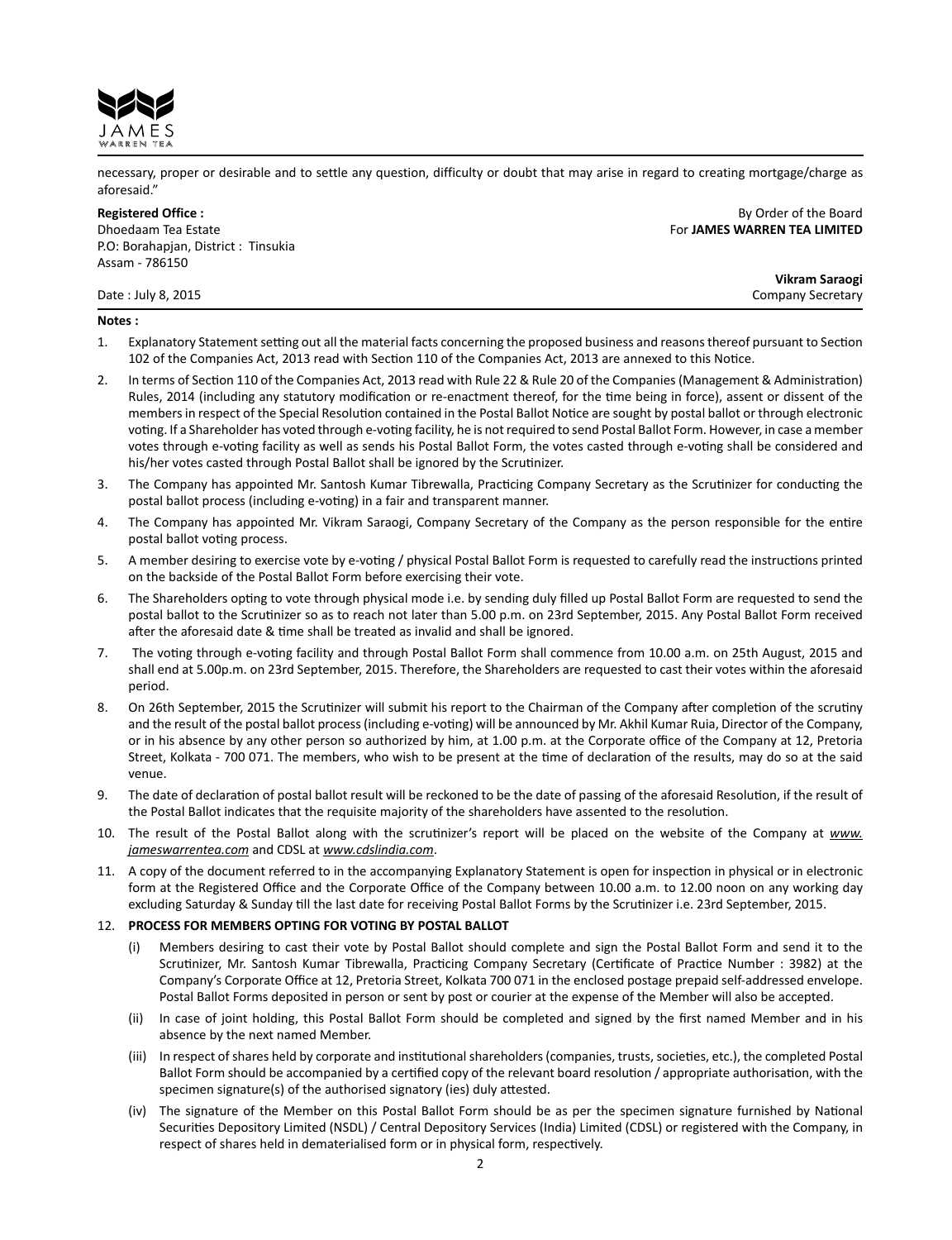# **JAMES WARREN TEA LIMITED**

- (v) Completed Postal Ballot Forms should reach the Scrutinizer not later than the close of working hours i.e. by 5.00 p.m. on 23rd September, 2015 at the Corporate Office of the Company. Postal Ballot Forms received after this date will be considered invalid.
- (vi) Postal Ballot Forms which are incomplete or unsigned or defective in any manner are liable to be rejected. The Scrutinizer's decision in this regard shall be final and binding.
- (vii) A Member seeking duplicate Postal Ballot Form or having any grievance pertaining to the Postal Ballot process can write to M/s. Maheshwari Datamatics Pvt. Ltd. 6, Mangoe Lane, Kolkata - 700 001 Phone : (033) 2243-5029 / 5809, 2248-2248, Fax: (033) 2248-4787, Email: mdpl@cal.vsnl.net.in or to the e-mail id investors@jameswarrentea.com. Duly completed and signed duplicate Postal Ballot Forms should, however, reach the Scrutinizer not later than 5.00 p.m on 23rd September, 2015.
- (viii) Members are requested not to send any paper (other than the resolution/authority as mentioned under "Process for Members opting for voting by Postal Ballot" above) along with the Postal Ballot Form in the enclosed self-addressed postage pre-paid envelope as allsuch envelopes will be sent to the Scrutinizer and if any extraneous paper isfound in such envelope the same would not be considered and would be destroyed by the Scrutinizer.

### 13. **VOTING THROUGH ELECTRONIC MEANS**

- I. The E-Voting facility as is provided to the members to exercise their right to vote for the resolution proposed to be passed through Postal Ballot vide electronic means may be done through E-voting Services provided by Central Depository Services (India) Limited (CDSL). However, the E-voting is optional for the members.
- II. The instructions for shareholders voting electronically are as under :
	- (i) The voting period begins on 25th August, 2015 at 10.00 A.M. and ends on 23rd September, 2015 at 5.00 P.M. During this period, shareholders' of the Company, holding shares either in physical form or in dematerialized form, as on the cut-off date of 14th August, 2015, may cast their vote electronically. The e-voting module shall be disabled by CDSL for voting thereafter.
	- (ii) The shareholders should log on to the e-voting website *www.evotingindia.com* during the voting period.
	- (iii) Click on "Shareholders" tab.
	- (iv) Now Enter your User ID
		- a. For CDSL : 16 digits beneficiary ID,
		- b. For NSDL : 8 Character DP ID followed by 8 Digits Client ID,
		- c. Members holding shares in Physical Form should enter Folio Number registered with the Company, excluding the special characters.
	- (v) Next enter the Image Verification as displayed and Click on Login.
	- (vi) If you are holding shares in demat form and had logged on to www.evotingindia.com and voted on an earlier voting of any company, then your existing password is to be used.
	- (vii) If you are a first time user follow the steps given below :

| For Members holding shares in Demat Form and Physical Form |                                                                                                           |
|------------------------------------------------------------|-----------------------------------------------------------------------------------------------------------|
| PAN <sup>*</sup>                                           | Enter your 10 digit alpha-numeric *PAN issued by Income Tax Department (Applicable for both demat         |
|                                                            | shareholders as well as Physical Shareholders).                                                           |
|                                                            | *Members who have not updated their PAN with the Company / Depository participant are requested to        |
|                                                            | use the sequence number provided at the attendance slip enclosed herewith in the PAN field.               |
| DOB#                                                       | Enter the Date of Birth (DOB) as recorded in your demat account or folio in dd/mm/yyyy format.            |
| Dividend                                                   | Enter the Dividend Bank Details as recorded in your demat account or in the Company records for the       |
| Bank                                                       | said demat account or folio.                                                                              |
| Details#                                                   | Please enter the DOB or Dividend Bank Details in order to Login. If the details are not recorded with the |
|                                                            | depository or Company please enter the member ID/folio number in the Dividend Bank details field.         |

- (vii) After entering these details appropriately, click on "SUBMIT" tab.
- (ix) Members holding shares in physical form will then directly reach the Company selection screen. However, members holding shares in demat form will now reach 'Password Creation' menu wherein they are required to mandatorily enter their login password in the new password field. Kindly note that this password is to be also used by the demat holders for voting for resolutions of any other company on which they are eligible to vote, provided that company opts for e-voting through CDSL platform. It is strongly recommended not to share your password with any other person and take utmost care to keep your password confidential.
- (x) For Members holding shares in physical form, the details can be used only for e voting on the resolutions contained in this Notice.